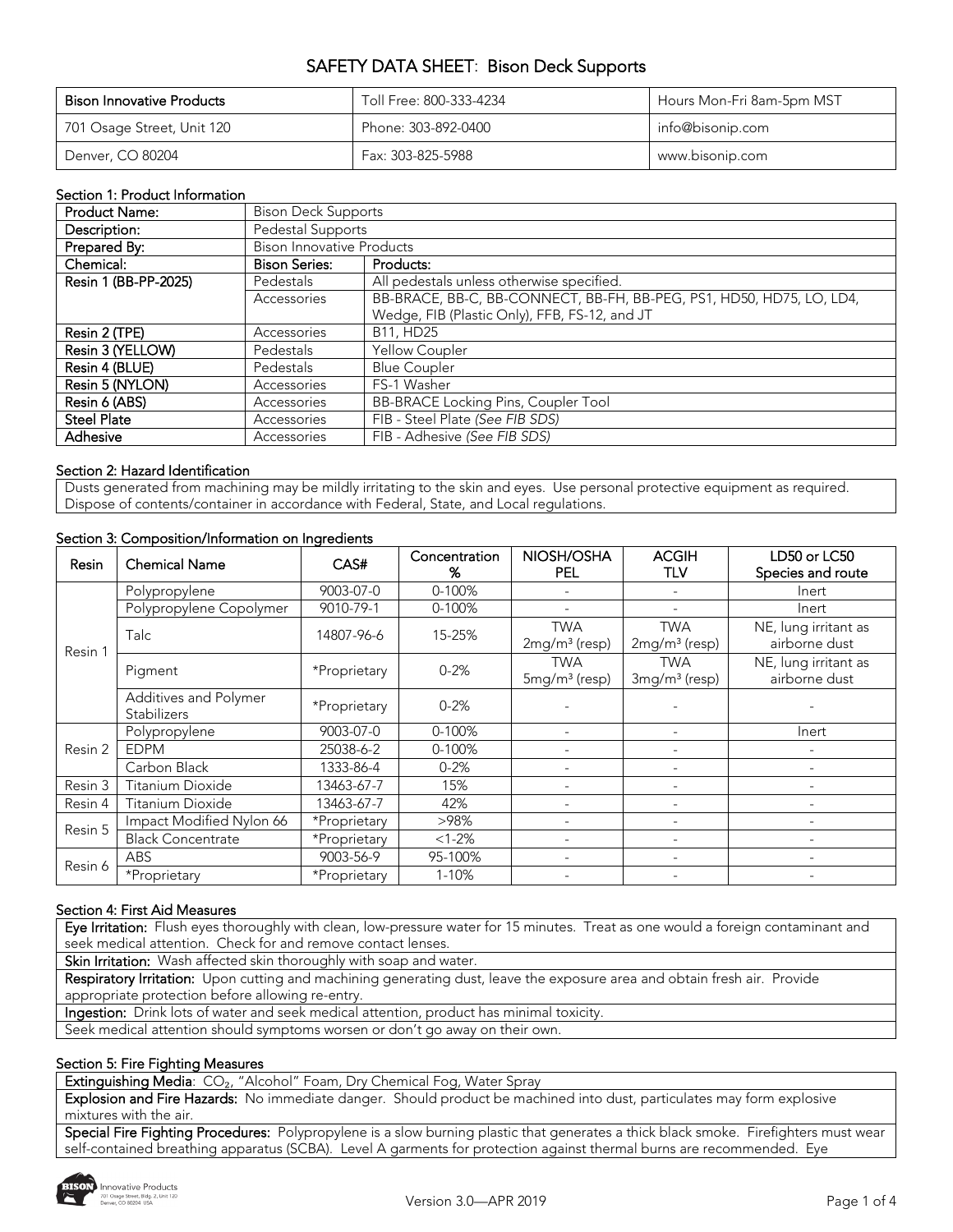protection is strongly recommended. Avoid using direct streams of water on molten burning material as it may scatter and spread fire. If evacuation is necessary, evacuate upwind, and decontaminate personnel and equipment with water wash-down after fire and smoke exposure.

Upon decomposition, product may yield oxides of nitrogen and ammonia, carbon dioxide, carbon monoxide and other low molecular weight hydrocarbons. Traces of hydrogen cyanide may be found in fire conditions.

#### Section 6: Accidental Release Measures

Wear the appropriate protective equipment needed for handling, cutting, or other machining deck supports. Gloves, respiratory mask, and eye glasses recommended.

Keep jobsite clean at all times. Collect all waste and unused material in a manner that minimizes dust generation. Dispose waste according to local, state, and federal law. Prevent materials from entry into water supply or sewers. Contact proper authorities if public is likely to be affected.

Do not smoke on jobsite due to potential combustible dust particles when machined.

#### Section 7: Handling and Storage

Avoid extreme heat, source of ignition, or oxidizing agents when handling and storing.

#### Section 8: Exposure Control and Personal Protection

| <b>Respiratory Protection</b>                       | Respiratory protection approved by NIOSH/MSHA for protection against airborne particulates when                  |                                                                                           |                                          |  |
|-----------------------------------------------------|------------------------------------------------------------------------------------------------------------------|-------------------------------------------------------------------------------------------|------------------------------------------|--|
|                                                     | cutting or machining.                                                                                            |                                                                                           |                                          |  |
| Eye Protection                                      |                                                                                                                  | Wear safety glasses with side shields, goggles, or face shield when cutting or machining. |                                          |  |
| Ventilation                                         | When cutting or machining deck supports, make sure that particulates are allowed to ventilate.                   |                                                                                           |                                          |  |
| Other                                               | Wash hands thoroughly after handling. Do not eat, drink, or smoke in the work area. Maintain a clean<br>iobsite. |                                                                                           |                                          |  |
| Resin $3 & 4$<br>Titanium dioxide<br>CAS 13463-67-7 | <b>OSHA Exposure Limits</b><br>15 mg/m <sup>3</sup> TWA (total dust)                                             | <b>ACGIH Exposure Limits</b><br>10 mg/m <sup>3</sup> TWA (total dust)                     | Other Exposure Limits<br>Not Established |  |

## Section 9: Physical and Chemical Properties

|                                                 | Resin 1                  | Resin 2        | Resin 3                      | Resin 4                  | Resin 5                  | Resin 6   |
|-------------------------------------------------|--------------------------|----------------|------------------------------|--------------------------|--------------------------|-----------|
| <b>Physical State</b>                           | Solid                    | Solid          | Solid                        | Solid                    | Solid                    | Solid     |
| Odor                                            | Mild, non-               | Mild, non-     | Mild, non-                   | Mild, non-               | Mild, non-               |           |
|                                                 | specific                 | specific       | specific                     | specific                 | specific                 |           |
| <b>Specific Gravity</b>                         | 1.06                     | >1.0           | 1.64                         | 2.24                     | >1.0                     | 1.02-1.08 |
| <b>Melting Point</b>                            | 162°C (324°F)            | 260°C+         | $\blacksquare$               | $\mathcal{L}$            | 455-509°F                |           |
| <b>Boiling Point</b>                            |                          |                | 2500°C                       | 2500°C                   |                          |           |
| Vapor Pressure at 23°C                          | Negligible               | $\overline{a}$ | $\overline{\phantom{a}}$     |                          | $\overline{\phantom{a}}$ |           |
| % Volatile by Volume                            | Negligible               |                | $\overline{\phantom{a}}$     | $\overline{\phantom{a}}$ | $\overline{\phantom{a}}$ |           |
| Vapor Density                                   |                          |                | $\overline{\phantom{a}}$     | $\overline{\phantom{a}}$ |                          |           |
| Evaporation Rate at 23°C                        |                          |                | $\overline{\phantom{a}}$     |                          |                          |           |
| Odor Threshold                                  |                          |                | $\qquad \qquad \blacksquare$ |                          |                          |           |
| рH                                              |                          |                | $\qquad \qquad \blacksquare$ |                          |                          |           |
| Solubility in Water at<br>$23^{\circ}$ C        | Insoluble                | Insoluble      |                              |                          | Insoluble                |           |
| Coefficient of Oil/Water<br><b>Distribution</b> |                          |                |                              |                          |                          |           |
| Ignition Temperature                            | $\overline{\phantom{a}}$ |                | 349°C                        | 349°C                    | 851°F                    |           |
| Flash Point                                     |                          |                | $\overline{a}$               |                          | 788°F                    |           |
| Flammability                                    |                          |                | $\overline{\phantom{a}}$     | $\overline{\phantom{a}}$ |                          |           |
| <b>Explosive Limits</b>                         |                          |                | $\overline{\phantom{m}}$     |                          |                          |           |
| Decomposition                                   | 320-400°C (610-          |                |                              |                          | 50%-340°C                |           |
| Temperature                                     | 750°F)                   |                |                              |                          | 90%-900°C                |           |
| Viscosity                                       |                          |                |                              |                          |                          |           |

#### Section 10: Stability and Reactivity

| Stability | Stable at ambient temperatures. (Resin 3 & 4 Unstable)                                                                                                             |
|-----------|--------------------------------------------------------------------------------------------------------------------------------------------------------------------|
|           | Acetal, Extreme Heat, Flame, Methylene Chloride, Potassium Permanganate, Liquid Chlorine and other<br>oxidizing agents.                                            |
| Avoid     | Resin 2 reacts with acetal at temperatures of 218°C and above, producing decomposition of the acetal<br>resin, and formaldehyde as a decomposition product.        |
|           | Resin 5 may emit toxic fumes and gases upon decomposition. Hydrogen cyanide, Nitrogen oxide,<br>Carbon oxide, Ammonia gases may be liberated at high temperatures. |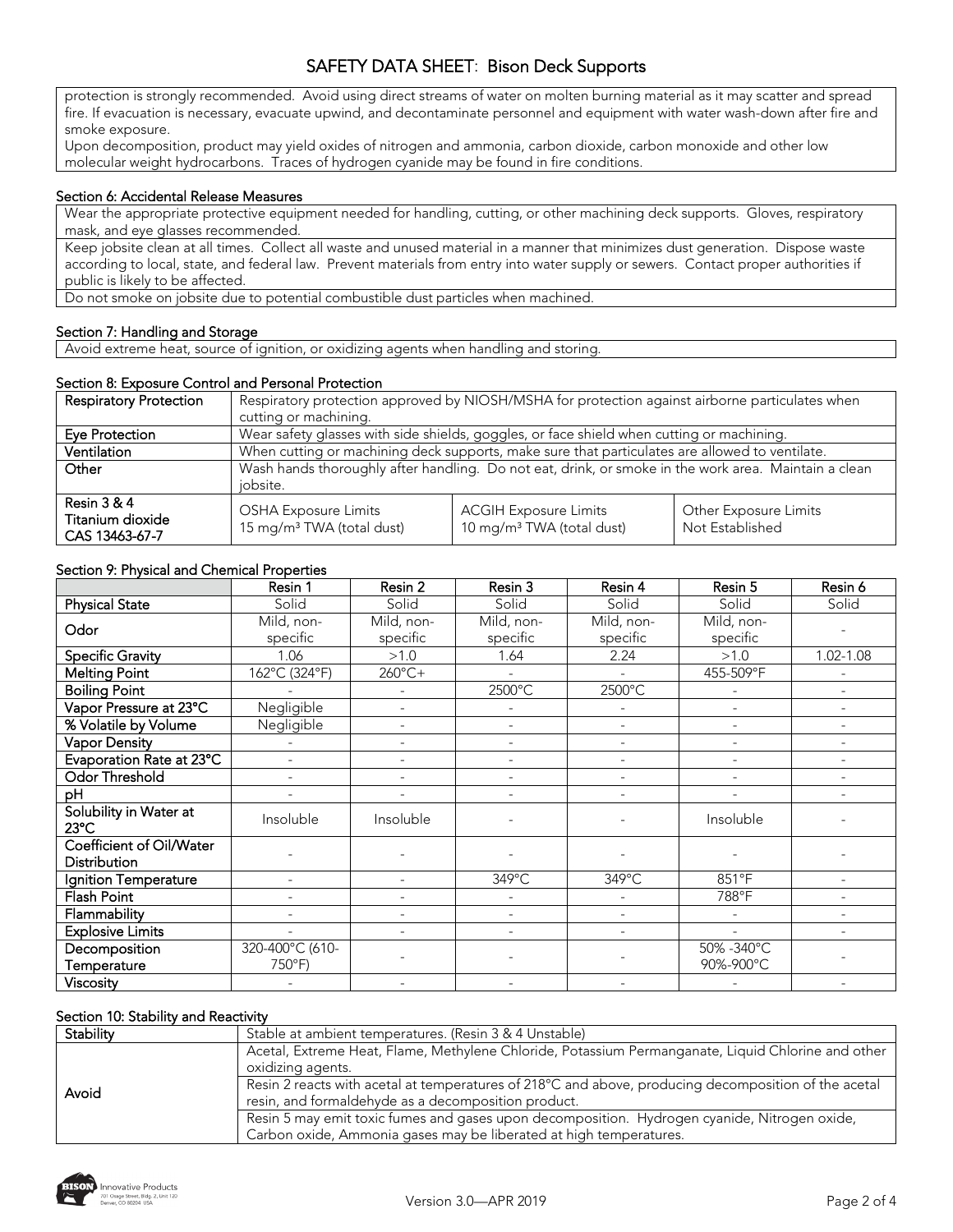| Hazardous                                         | Thermal decomposition can occur under certain conditions producing (limited to): $CO$ , $CO2$ , and |
|---------------------------------------------------|-----------------------------------------------------------------------------------------------------|
| <b>Decomposition Products</b>                     | organic oxidation products.                                                                         |
| Hazardous Polymerization   Not expected to occur. |                                                                                                     |

## Section 11: Toxicological Information

| Primary Routes of Exposure | Eye and skin contact.                                                                                                        |                                                                                                                                                                                                     |  |  |  |
|----------------------------|------------------------------------------------------------------------------------------------------------------------------|-----------------------------------------------------------------------------------------------------------------------------------------------------------------------------------------------------|--|--|--|
| Eye Contact                |                                                                                                                              | May cause irritation from abrasion.                                                                                                                                                                 |  |  |  |
| <b>Skin Contact</b>        |                                                                                                                              | Not likely to cause skin irritation.                                                                                                                                                                |  |  |  |
| Inhalation                 | If cutting or machining solid deck support without protective equipment it may cause irritation to the<br>respiratory tract. |                                                                                                                                                                                                     |  |  |  |
| Ingestion                  |                                                                                                                              | Not likely a route of exposure. If dust particles due to cutting or machining are swallowed it may<br>cause nausea, vomiting, and diarrhea.                                                         |  |  |  |
|                            | Resin 1                                                                                                                      | This chemical is not listed as a hazardous chemical or carcinogen according to the<br>National Toxicology Program (NTP) and the International Agency for Research on<br>Cancer (IARC) respectively. |  |  |  |
| Carcinogenicity            | Resin 3                                                                                                                      | Titanium dioxide (15%) CAS 13463-67-7. NIOSH: potential occupational carcinogen.<br>IARC: Possible human carcinogen. OSHA: listed.                                                                  |  |  |  |
|                            | Resin 4                                                                                                                      | Titanium dioxide (42%) CAS 13463-67-7. NIOSH: potential occupational carcinogen.<br>IARC: Possible human carcinogen. OSHA: listed.                                                                  |  |  |  |

# Section 12: Ecological Information

| Resin 1 | This material is generally inert and insoluble and is not expected to have any adverse effect on the          |
|---------|---------------------------------------------------------------------------------------------------------------|
|         | environment. This material may deteriorate by several mechanisms including photo- and thermo- oxidative       |
|         | degradation. Photo degraded polymers are also more easily biodegradable.                                      |
| Resin 2 | Has not been found to migrate through soils.                                                                  |
| Resin 5 | Toxicity to fish. Not expected to be readily biodegradable. Not likely to accumulate in biological organisms. |
|         | Has not been found to migrate through soils.                                                                  |

#### Section 13: Disposal Consideration

| Resin 1 | Recycle, reprocess, incinerate, or disposal of this product in accordance with Federal, State, and local laws. |
|---------|----------------------------------------------------------------------------------------------------------------|
| Resin 2 | Disposal of this product in accordance with Federal, State, and local laws.                                    |
| Resin 3 | Disposal of this product in accordance with Federal, State, and local laws.                                    |
| Resin 4 | Disposal of this product in accordance with Federal, State, and local laws.                                    |
| Resin 5 | Recycle, reprocess, incinerate, or disposal of this product in accordance with Federal, State, and local laws. |
| Resin 6 | Incinerate, or disposal of this product in accordance with Federal, State, and local laws.                     |

#### Section 14: Transport Information

| . Not<br>transportation.<br>; material<br>300 <sub>2</sub><br>tor<br>$r \cap \Omega$<br>dangerous<br>nazardous<br>$\sim$<br>reaulated<br>i i di<br>- 62 |                                               |  |  |  |
|---------------------------------------------------------------------------------------------------------------------------------------------------------|-----------------------------------------------|--|--|--|
| Proper<br>Name.<br><b>Shippinc</b>                                                                                                                      | <b>Products</b><br><b>Bison</b><br>Innovative |  |  |  |

# Section 15: Regulatory Information

|                       |                                                                                                                            |                                           |                                                                                                                        | US Regulation                                                                             |                 |      |  |  |  |
|-----------------------|----------------------------------------------------------------------------------------------------------------------------|-------------------------------------------|------------------------------------------------------------------------------------------------------------------------|-------------------------------------------------------------------------------------------|-----------------|------|--|--|--|
|                       | Resin 1                                                                                                                    |                                           | The components of these products are either listed on the TSCA inventory or exempt.                                    |                                                                                           |                 |      |  |  |  |
| <b>TSCA</b>           | Resin 2                                                                                                                    |                                           |                                                                                                                        | The components of these products are either listed on the TSCA inventory or exempt.       |                 |      |  |  |  |
|                       | Resin 3                                                                                                                    |                                           |                                                                                                                        | The components of these products are listed on the TSCA inventory.                        |                 |      |  |  |  |
|                       | Resin 4                                                                                                                    |                                           | The components of these products are listed on the TSCA inventory.                                                     |                                                                                           |                 |      |  |  |  |
|                       | Resin 5                                                                                                                    |                                           | The components of these products are either listed on the TSCA inventory or exempt.                                    |                                                                                           |                 |      |  |  |  |
| <b>DSL</b>            | Resin 1                                                                                                                    |                                           |                                                                                                                        | All components in this product are listed on the Canadian Domestic Source List.           |                 |      |  |  |  |
| <b>CERCLA</b>         | Resin 2                                                                                                                    | Not on the list.                          |                                                                                                                        |                                                                                           |                 |      |  |  |  |
|                       | Resin 1                                                                                                                    |                                           | Standard 29 CFR1910.1200.                                                                                              | This product is not hazardous under the criteria of the Federal OSHA Hazard Communication |                 |      |  |  |  |
| <b>OSHA</b>           | Resin 2                                                                                                                    |                                           | This product is not hazardous under the criteria of the Federal OSHA Hazard Communication<br>Standard 29 CFR1910.119.  |                                                                                           |                 |      |  |  |  |
|                       | Resin 5                                                                                                                    |                                           | This product is not hazardous under the criteria of the Federal OSHA Hazard Communication<br>Standard 29 CFR1910.1200. |                                                                                           |                 |      |  |  |  |
|                       |                                                                                                                            | Section 312 Extremely Hazardous Substance |                                                                                                                        |                                                                                           |                 | None |  |  |  |
|                       | Resin 1                                                                                                                    |                                           | Section 311/312 Hazard Categories                                                                                      |                                                                                           |                 | None |  |  |  |
| <b>SARA Title III</b> |                                                                                                                            | Section 313 Toxic Chemicals               |                                                                                                                        |                                                                                           |                 | None |  |  |  |
|                       |                                                                                                                            | Section 302                               |                                                                                                                        | None                                                                                      |                 |      |  |  |  |
|                       | Resin 2                                                                                                                    |                                           | Section 311/312/313 Hazard Categories                                                                                  |                                                                                           |                 | None |  |  |  |
|                       |                                                                                                                            | Section 313 Toxic Chemicals               |                                                                                                                        |                                                                                           |                 | None |  |  |  |
|                       | Hazard Material Information<br>Health $-0$<br>Resin 5<br>$Flammability - 1$<br>Physical Hazard - 0<br>Systems (USA) Health |                                           |                                                                                                                        |                                                                                           | Instability - 0 |      |  |  |  |